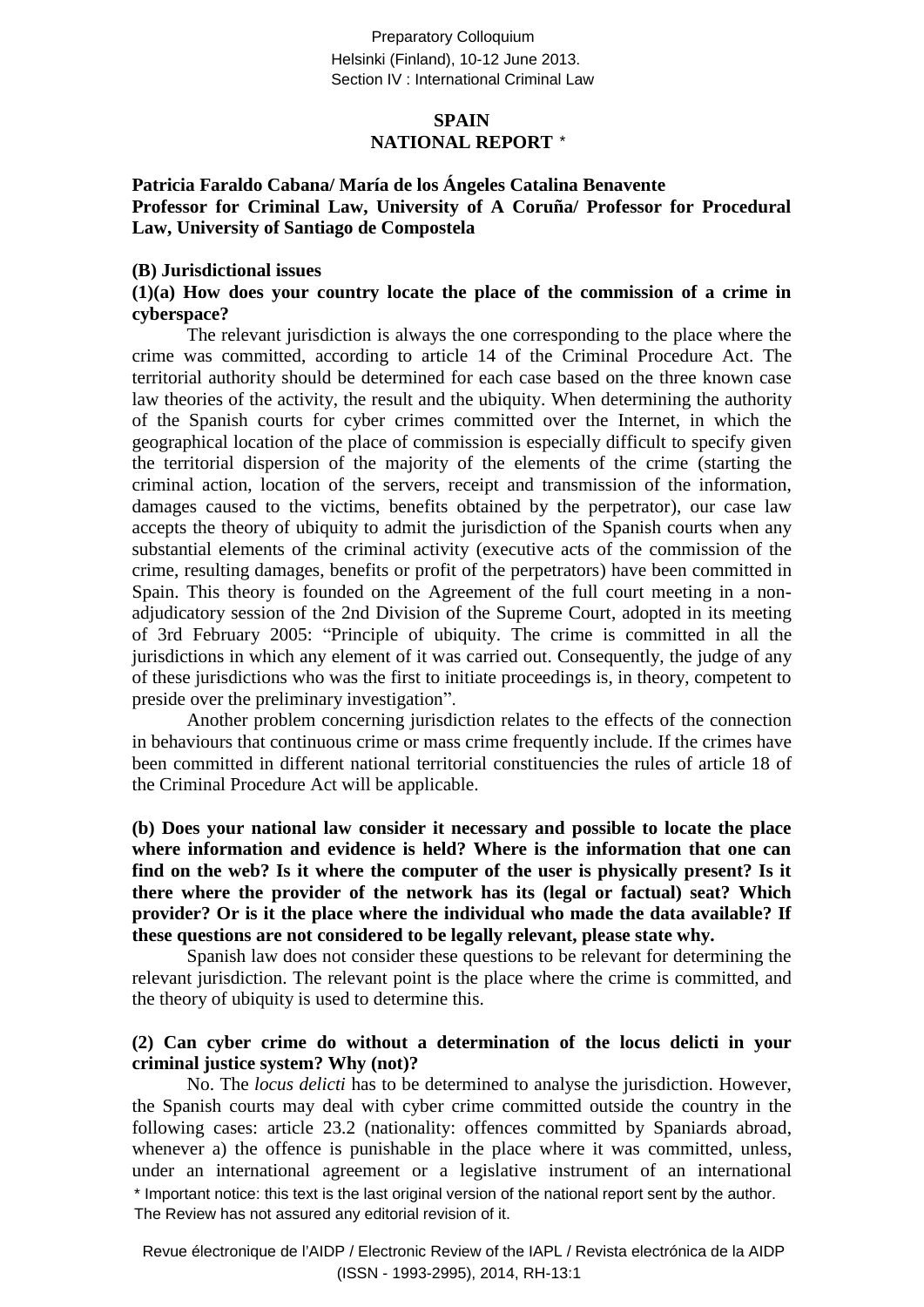Organisation that Spain forms part of, this requisite is not necessary; b) the aggrieved party or the Public Prosecution Service file a complaint before the Spanish courts; c) the offender has not been acquitted, pardoned or convicted in the foreign country, or, in the latter case, has not served his sentence…), 23.3 (crimes committed abroad by nonnationals against national interests) and 23.4 of the Judiciary Act (universal jurisdiction, which is limited to cyber crimes concerning pornography and the corruption of minors and computer sabotage related to crimes of terrorism).

## **(3) Which jurisdictional rules apply to cyber crime like hate speech via internet, hacking, attacks on computer systems etc? If your state does not have jurisdiction over such offences, is that considered to be problematic?**

The same rules will be applied that generally govern the determination of jurisdiction.

Spain has jurisdiction over the crimes mentioned under the conditions included in the response to question B2.

#### **(4) Does your national law provide rules on the prevention or settlement of conflicts of jurisdiction? Is there any practice on it?**

Spanish law stipulates that it is subject to the international or bilateral agreements signed by Spain. In all cases, as a member of Eurojust, it recognises the jurisdiction of the state courts which, exercising their jurisdiction based on good faith, and guaranteeing the defendants and victims the basic right of a fair trial, are found to have the best conditions for holding the trial, evaluating various elements: the conventional obligations between the countries involved, the nature and intrinsic seriousness of the crime, the place it was committed, the nationality of the perpetrator, the nationality of the victims, the national interests affected, the availability of evidence of the crime, place it was obtained and possibilities of detection and transmission, the residence or presence of the defendant, or his place of refuge or detention, the place where the witnesses and victims are, the priority based on the date the investigations commenced, the concordance of the official language of the court and the majority of the personal and documentary evidence and the convenience of the parties involved in the case. We must not forget that intervention from the European Union is limited to striving to detect the problem and adopting a consensual solution based on the goodwill of the states. The Spanish courts have no obligation not to hear matters of their jurisdiction in accordance with national rules.

# **(5) Can cyber crime do without jurisdictional principles in your criminal justice system, which would in essence mean that national criminal law is applicable universally? Should this be limited to certain crimes, or be conditional on the basis of a treaty?**

No. In Spain it is not possible to do without jurisdictional principles.

The application of the principle of universal jurisdiction is justified for certain crimes based on the supranational nature of the legally protected right or if it is in the common interest of all the states to particularly protect specific legal rights or to prevent impunity, but not because the crime was committed over the Internet. With regards cyber crime, in Spain the principle of universal jurisdiction is limited to crimes concerning pornography and the corruption of minors and computer sabotage related to crimes of terrorism.

#### **(C) Substantive criminal law and sanctions**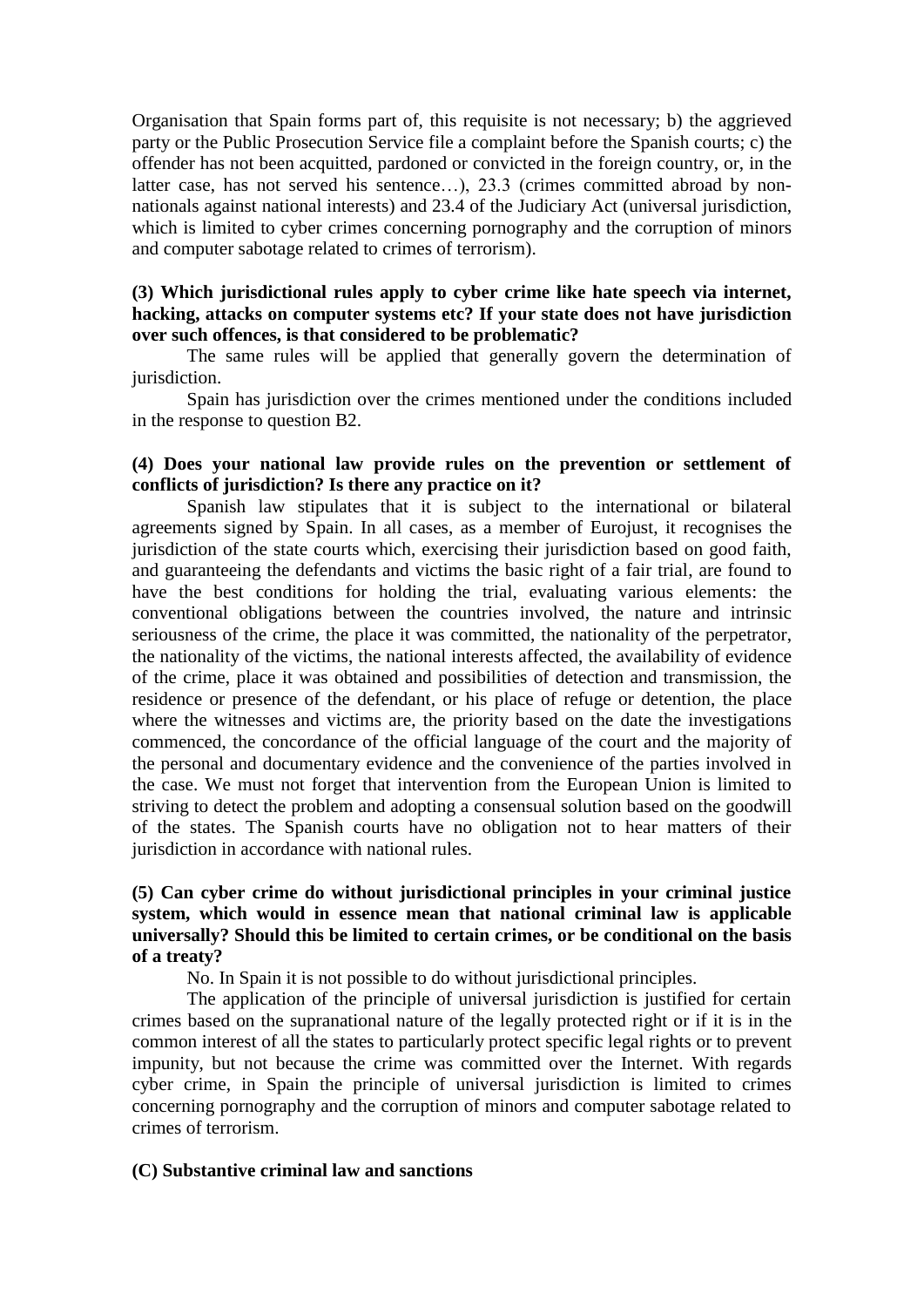### **Which cyber crime offences under your national criminal justice system do you consider to have a transnational dimension?**

All of them.

#### **To what extent do definitions of cyber crime offences contain jurisdictional elements?**

Definitions of cyber crime offences do not contain jurisdictional elements, with the exception of the crime of child pornography trafficking (article 189.1 b) Criminal Code), which states that it does not matter whether the material "originated abroad or if this is unknown".

#### **To what extent do general part rules on commission, conspiracy or any other form of participation contain jurisdictional elements?**

General part rules on commission, conspiracy or any other form of participation do not contain jurisdictional elements.

#### **Do you consider cyber crime offences a matter that a state can regulate on its own? If so, please state how a state may do that. If not, please state why it cannot do that.**

I consider cyber crime offences a matter that a state can regulate on its own. Although many of them do have a transnational dimension, this is not always the case. Most of them have only a national dimension. They are planned and executed within the national territory, and the use of new technologies does not pose a problem for determining the place the crime was committed or for identifying the criminal.

## **Does your national criminal code provide for criminal responsibility for (international) corporations/ providers? Does the attribution of responsibility have any jurisdictional implications?**

Legal entities can be found criminally responsible in Spain, regardless of their nationality (article 31 *bis* Criminal Code). Internet service providers usually adopt the legal nature of a corporation. Legal entities are subject to criminal responsibility when their legal representatives and administrators in fact or in law, or those subject to their authority, are able to commit cyber crimes because the due control is not upheld over them, as stipulated by law. This occurs in the following cases: illicit access to data and computer programmes (article 197.3); scams, computer fraud and inappropriate use of credit or debit cards, or travellers' cheques, or the data registered on any of them (article 251 *bis*); computer damages, deletions or alterations (article 264.4); offences relating to intellectual and industrial property, to the market and consumers, and private corruption (article 288); receiving and laundering assets (article 302.2); and the falsification of credit and debit cards and travellers' cheques (article 399 *bis* Criminal Code).

Having said this, we must mention the difficulties that exist with regards obtaining information on servers or the cessation of their activity when there is no relevant legislation on the matter in the host country, and the same thing occurs when identifying IPs and obtaining data from files downloaded using P2P networks.

#### **(D) Cooperation in criminal matters**

## **To what extent do specificities of information technology change the nature of mutual assistance?**

The specificities of information technology change the nature of mutual assistance when they allow a Spanish judge to obtain investigative tools or to directly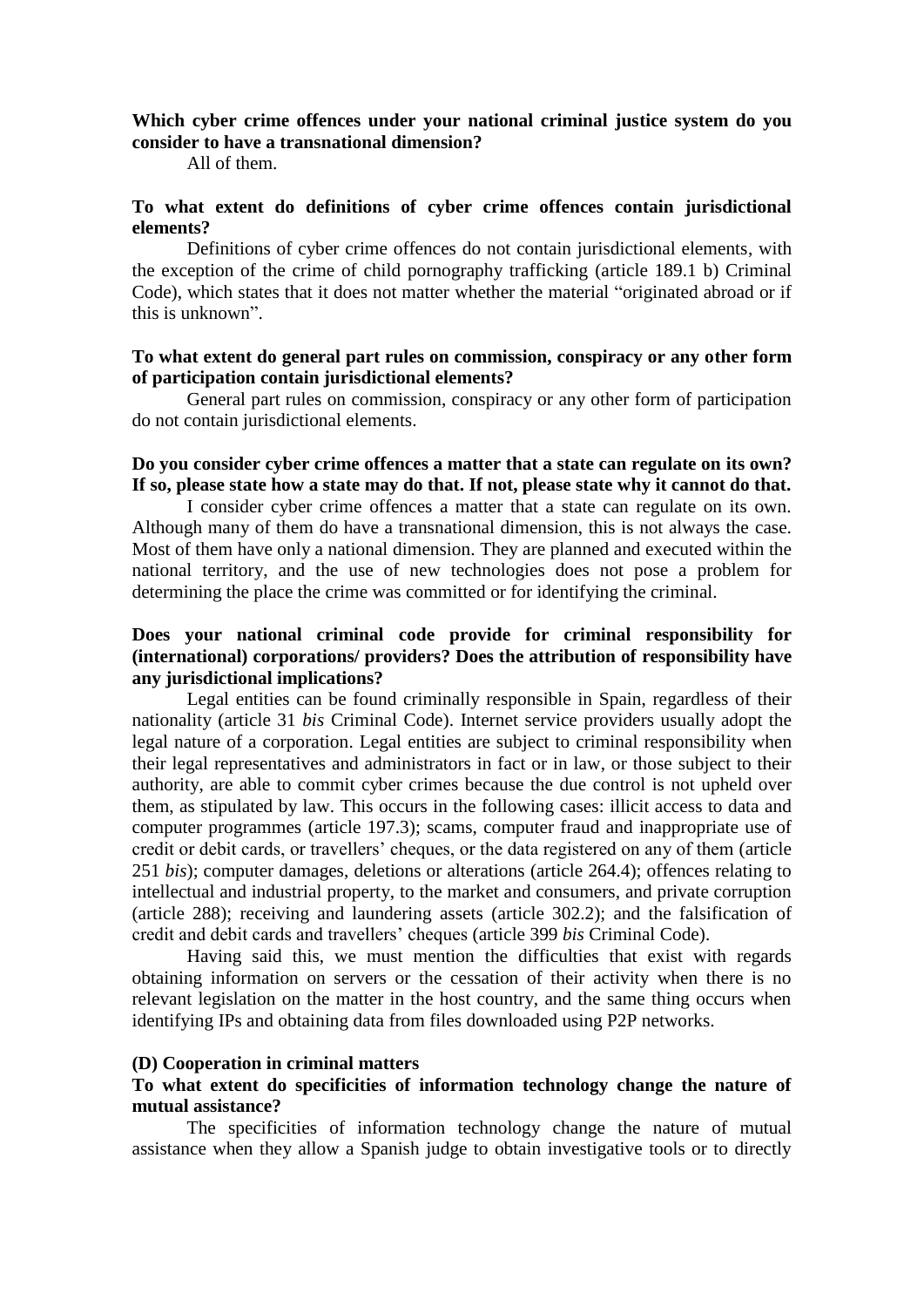examine the evidence as a consequence of using new technologies and thanks to the facilities offered by the requested state.

## **(2)(a) Does your country provide for the interception of (wireless) telecommunication? Under which conditions?**

The legal system in force in Spain concerning the interception of electronic or computer communications is stipulated in article 18 of the Spanish Constitution (hereinafter the SC), in articles 579 and following of the Criminal Procedure Act, and in Act 25/2007, of 18th October, on the Retention of Data Relating to Electronic Communications and Public Communications Networks. This legal framework is insufficient.

Article 18.3 of the SC guarantees the privacy of communications, and especially that of postal, telegraphic and telephone communications, except in the case of a court order. It does not mention electronic communications, which is perhaps logical due to when the SC was enacted, although doctrine and case law both take the line that as a supplement article 18 of the SC should include electronic communications. Therefore, doctrine understands that although article 18.3 of the SC refers "especially" to a specific type of communications (postal, telegraphic and telephone communications), this protection should also cover all private personal communications, whatever method is used for them (fax, modem, digital communications, etc.), and regardless of whether they are sent using public or private servers.

The regulations stipulated in the Criminal Procedure Act are completely insufficient. The interception of telephone calls is regulated in two paragraphs of article 579, and the interception system for electronic communications is not mentioned.

Although the legislator has not yet addressed the extremely urgent amendment to the law on this matter, in the field of sectoral regulation and special procedural regulation steps have been made in this area, driven in many cases by the European Union. This regulation does not cover the proceedings and guarantees of the interception of communications, but rather the requisites, tools and obligations of a technical nature that allow or enable effective interception in an area that involves private operators, and in which there was no specific clarity regarding the legal basis of the data and formats that allow for monitoring the communication. With regards this issue, essentially focussing on guaranteeing the balance between the duty to maintain the privacy of communications and retain the data of these communications that may be used to identify the parties involved and for the "traceability" of the communication, we must mention, firstly, the provisions of article 33 of Act 32/2003, State Telecommunications Act.

With regards the regulation of the technical aspects that allow for effective interception of electronic and digital communications, we must note the advance made by the new provisions included in Act 25/2007, of 18th October, on the Retention of Data Relating to Electronic Communications and Public Communications Networks. This Act has incorporated into Spanish legislation the provisions of Directive 2006/24/EC of the European Parliament and of the Council, of 15th March, on the retention of data generated or processed in connection with the provision of publicly available electronic communications services or of public communications networks. And the articles of this Act cover the legal system relating to the obligation of retention and disclosure of the data generated or processed by the operators in charge of providing public communications networks or electronic communications services.

To sum up, our criminal justice system guarantees the privacy of electronic communications, which include (under Act 25/2007) communication by fixed-line and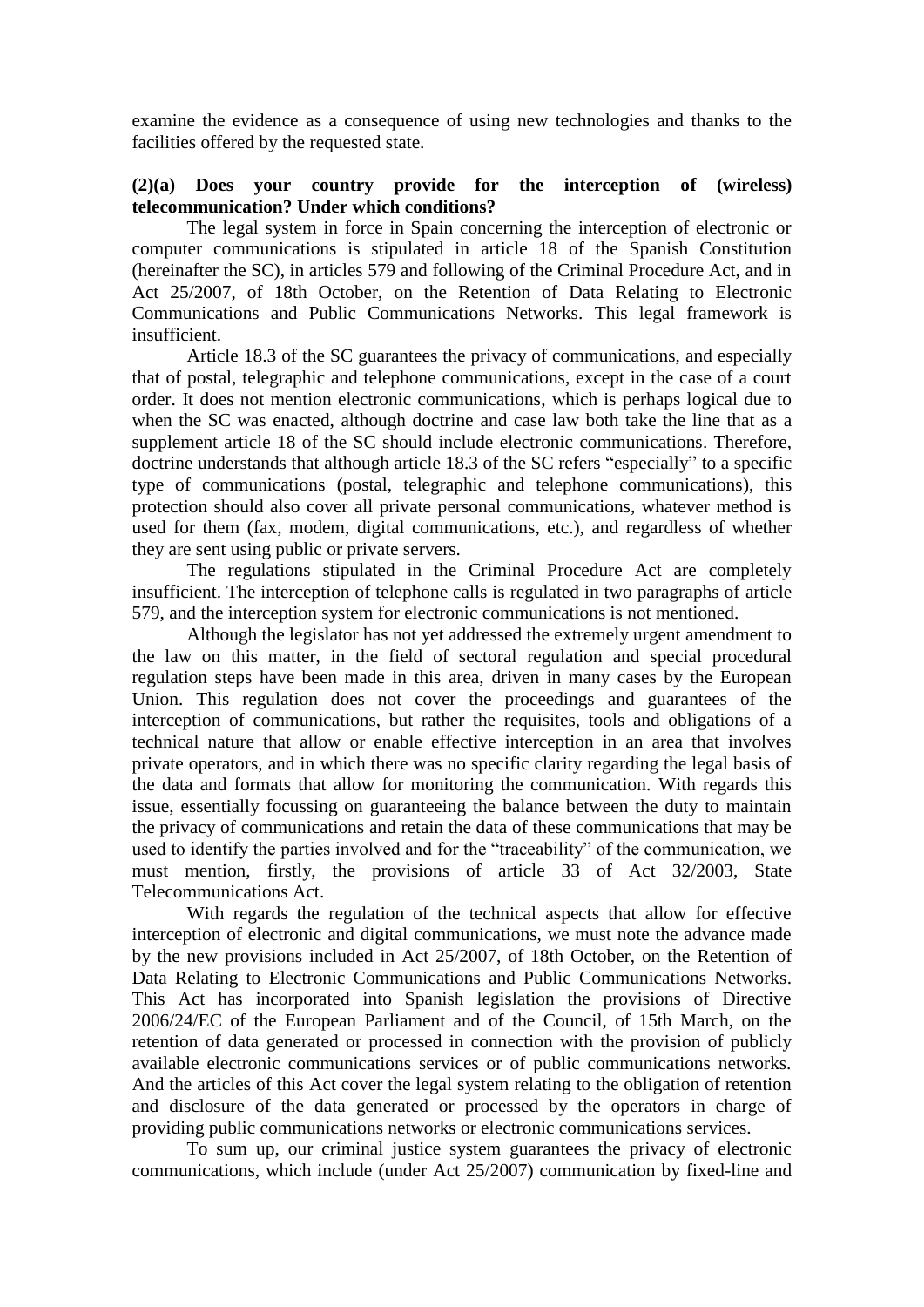mobile telephony (with all its different versions), Internet access and browsing, the use of electronic mail along with its versions of simultaneous communication (chats) and telephony via the Internet. Article 579 of the Criminal Procedure Act is applicable, with all the interpretive baggage provided by case law, and with its suitability questioned under the doctrine of the European Court of Human Rights and of the Constitutional Court.

# **(b) To what extent is it relevant that a provider or a satellite may be located outside the borders of the country?**

It is not relevant.

# **(c) Does your national law provide for mutual legal assistance concerning interception of telecommunication? Did your country conclude international conventions on it?**

Telecommunication interception or intervention, along with the searches in a closed space and corporate interventions, have in common the fact that they are all procedures that restrict rights, therefore under domestic law they are usually subject to a special regime. National law establishes mutual legal assistance concerning the intervention of telecommunications under the application of the Convention on mutual assistance in criminal matters between the Member States of the European Union, enacted in Brussels on  $29<sup>th</sup>$  May 2000 (published in the Official State Journal number 247 of  $15<sup>th</sup>$  October 2003), modifying the combination of the Convention of 1959 and the Convention implementing the Schengen Agreement, adding new rules and repealing others. Other conventions do not contain express provisions on the interception of telecommunications.

Conventions on legal assistance concerning the interception of telecommunications signed by Spain. These are bilateral agreements of legal assistance and we can see the references to the interception of telecommunications.

1.- Bilateral Convention on legal assistance in criminal matters between the Kingdom of Spain and the People's Democratic Republic of Algeria, signed in Madrid on 7th October 2002.

The convention does not contain detailed regulations of this type of assistance. In this regard, the regulations refer to the generic provision and commitment contained in article 1 of the Treaty, under which the Parties agree to mutually grant each other, in line with the rules and conditions of the Treaty, legal assistance in all criminal matters, with article 1.2 referring to any form of assistance allowed by the legislation of the requested state.

2.- Treaty on extradition and international legal assistance between the Kingdom of Spain and Argentina, signed in Buenos Aires on 3<sup>rd</sup> March 1987.

This type of assistance is not mentioned specifically in the Treaty, but is understood to be included in the general expression of "investigative proceedings". Assistance is provided for any criminal proceedings brought about for events that concern the requesting Party at the time the assistance is requested. Similarly, with regards the rule referring to searches, as this is a restriction of basic rights it must be understood that the request is also made for the relevant criminal act to be considered an offence under the legislation of the requested Party (double criminality).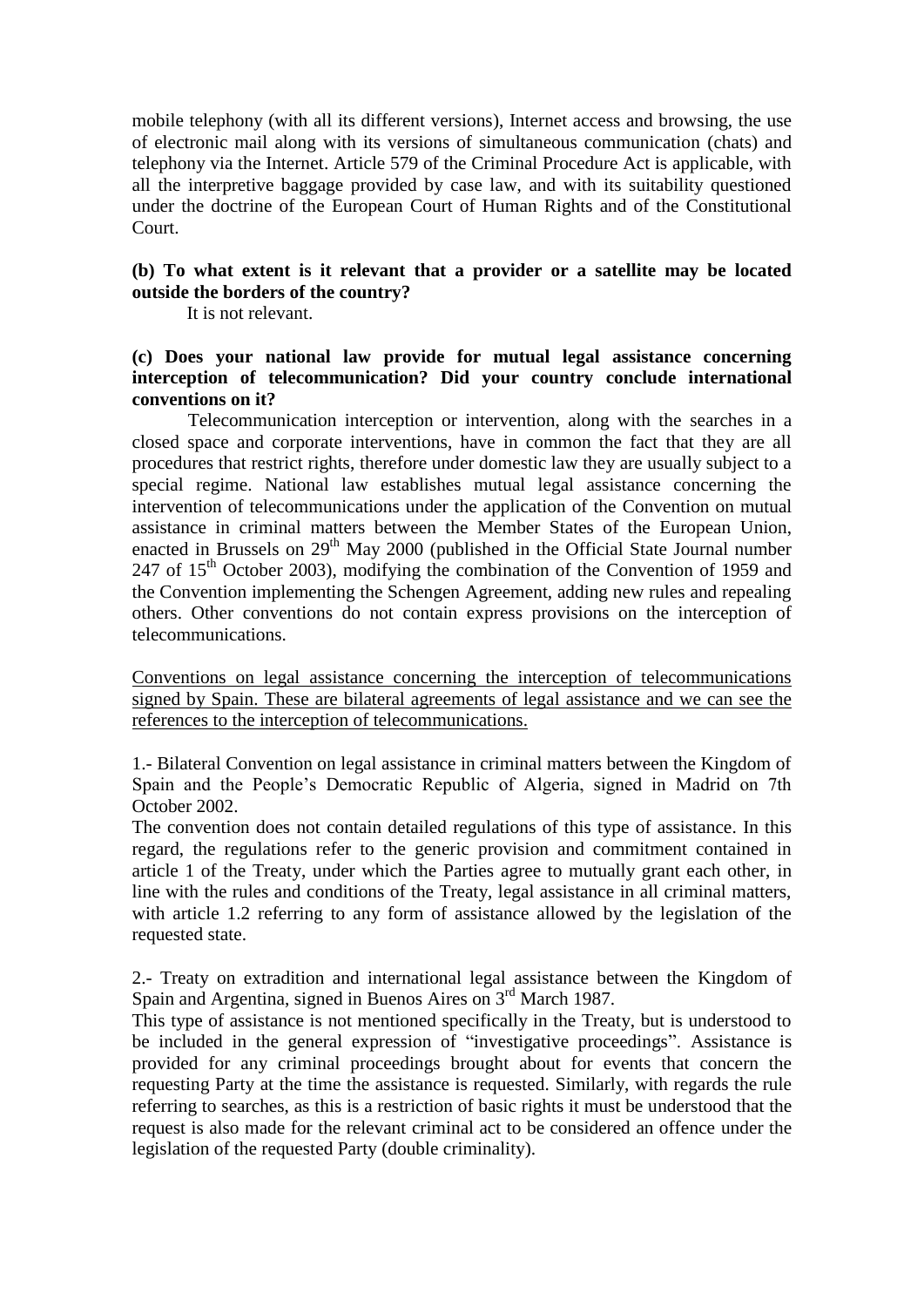3.- Treaty on mutual assistance in criminal matters between the Kingdom of Spain and Australia, signed on  $3<sup>rd</sup>$  July 1989.

This type of assistance is not defined specifically in the Treaty, but is understood to be included in the general expression of "carrying out investigative acts".

4.- Convention on legal assistance in criminal matters between the Kingdom of Spain and the Republic of Bolivia signed «ad referendum» in La Paz on  $16<sup>th</sup>$  March 1998. This type of assistance is not defined specifically in the Treaty, but is understood to be included in the general clauses under which the Parties agree to mutually provide "all possible legal assistance in any criminal matter", and this assistance will cover, as well as the specified matters, "any other form of assistance that is allowed under the legislation of the requested state".

5.- Convention on legal assistance in criminal matters and extradition between Spain and the Socialist Federal Republic of Yugoslavia, signed in Belgrade on  $8<sup>th</sup>$  July 1980.

The Treaty does not contain any specific provisions although it could be included in the provisions of articles 13 (searches and seizure of objects) and 14 (letters rogatory relating to criminal proceedings). This must be reciprocal. Assistance cannot be given unless the act is punishable under the legislation of the requested party and if their Law allows it.

6.- Convention on legal cooperation and legal assistance in criminal matters between the Kingdom of Spain and the Federal Republic of Brazil, signed in Brasilia on 22nd May 2006.

This type of assistance is not defined specifically in the Convention, but is understood to be included in the expression "obtaining and examining evidence", and by the fact that legal assistance is given as much as possible in all proceedings concerning offences that are to be punished, at the time when the assistance is requested, by the jurisdiction of the legal authorities or by the Public Prosecution Service of the requesting party.

7.- Convention between the Kingdom of Spain and the Republic of Cape Verde regarding legal assistance in criminal matters, signed «ad referendum» in Madrid on 20th March 2007.

The convention does not contain detailed regulations of this type of assistance. In this regard, the regulations refer to the generic provision and commitment contained in article 1 of the Convention, under which the Parties agree to mutually grant each other, in line with the rules and conditions of the Convention, as much legal assistance as possible in all criminal matters. It is advisable to consider the limitations imposed specifically for registration requests.

8.- Treaty on mutual assistance in criminal matters between the Kingdom of Spain and Canada, signed in Madrid on 4th July 1994.

This type of assistance is not defined specifically in the Treaty, but is understood to be included in the expression "investigations or proceedings relating to any offence…" and by the fact that the treaty explicitly states that "as much legal assistance as possible will be mutually provided for criminal matters".

9.- Treaty on extradition and legal assistance in criminal matters between the Kingdom of Spain and the Republic of Chile, signed in Santiago on 14th April 1992.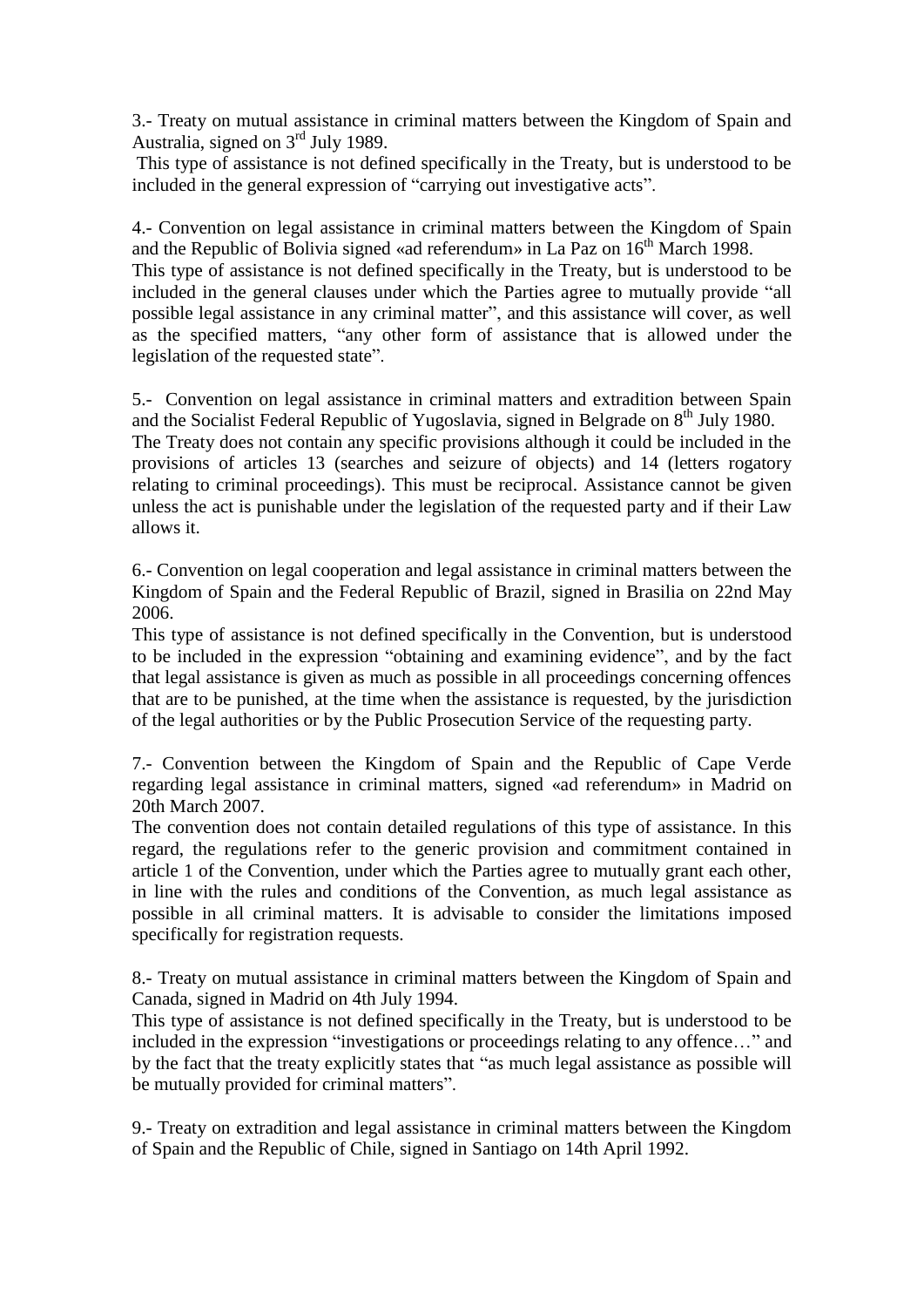This type of assistance is not defined specifically in the Treaty, but is understood to be included in the expression "executing investigations and proceedings related to any criminal precept". And by the fact that assistance is provided in criminal proceedings arising from the legal authorities or from the Public Prosecution Service of the requesting party in the form of investigative acts.

10.- Treaty on legal assistance in criminal matters between the Kingdom of Spain and the People's Republic of China, signed in Peking on 21st July 2005.

Requests concerning these matters are defined in articles 1 and 2. Assistance may be denied if the act is not an offence under the legislation of the requested party, although the required assistance may be given at their discretion.

11.- Convention on legal cooperation in criminal matters between the Kingdom of Spain and the Republic of Colombia, signed in Bogota on  $29<sup>th</sup>$  May 1997.

Requests concerning these matters are eligible under the terms of articles 1 and 3. Although the Convention does not contain explicit provisions on this matter, requests for investigative proceedings may be admitted based on the general formula of "any form of assistance that is not prohibited by the legislation of the requested state".

12.- Treaty on extradition held between Spain and the Republic of Cuba on 26th October 1905.

Although the convention has the main objective of regulating extradition, article 14 considers specific activities of criminal legal assistance, such as executing investigative proceedings or acts in general.

13.- Treaty on extradition and legal assistance in criminal matters between Spain and the Dominican Republic, signed in Madrid on 4th May 1981. Requests of this kind are defined in article 26.

14.- Convention on legal cooperation in criminal matters between the Kingdom of Spain and the Republic of El Salvador, signed «ad referendum» in Madrid on  $10<sup>th</sup>$  March 1997.

This type of assistance is not defined specifically in the Convention, but is understood to be included in the definitions contained in articles 1.2 and article 3. i), when it is stated that: "the parties shall provide mutual assistance, in accordance with the rulings of this Convention and in strict compliance with their respective legal systems for investigating crimes and cooperating in legal processes related to criminal matters." and "any other form of assistance in accordance with the purposes of this Convention provided it is not incompatible with the laws of the requested state".

15.- Treaty on mutual legal assistance in criminal matters between the Kingdom of Spain and the United States of America, signed in Washington on 20th November 1990. The interception of telecommunications is not listed explicitly in the possible purposes of assistance included in article 1.2 of the Treaty. However, it is understood to be included under point b) "providing documents, records and evidence" or in the final closure clause "any other form of assistance that is not prohibited under the legislation of the requested state".

16.- Treaty on legal assistance in criminal matters between the Kingdom of Spain and the Republic of the Philippines, signed in Manila on  $2<sup>nd</sup>$  March 2004.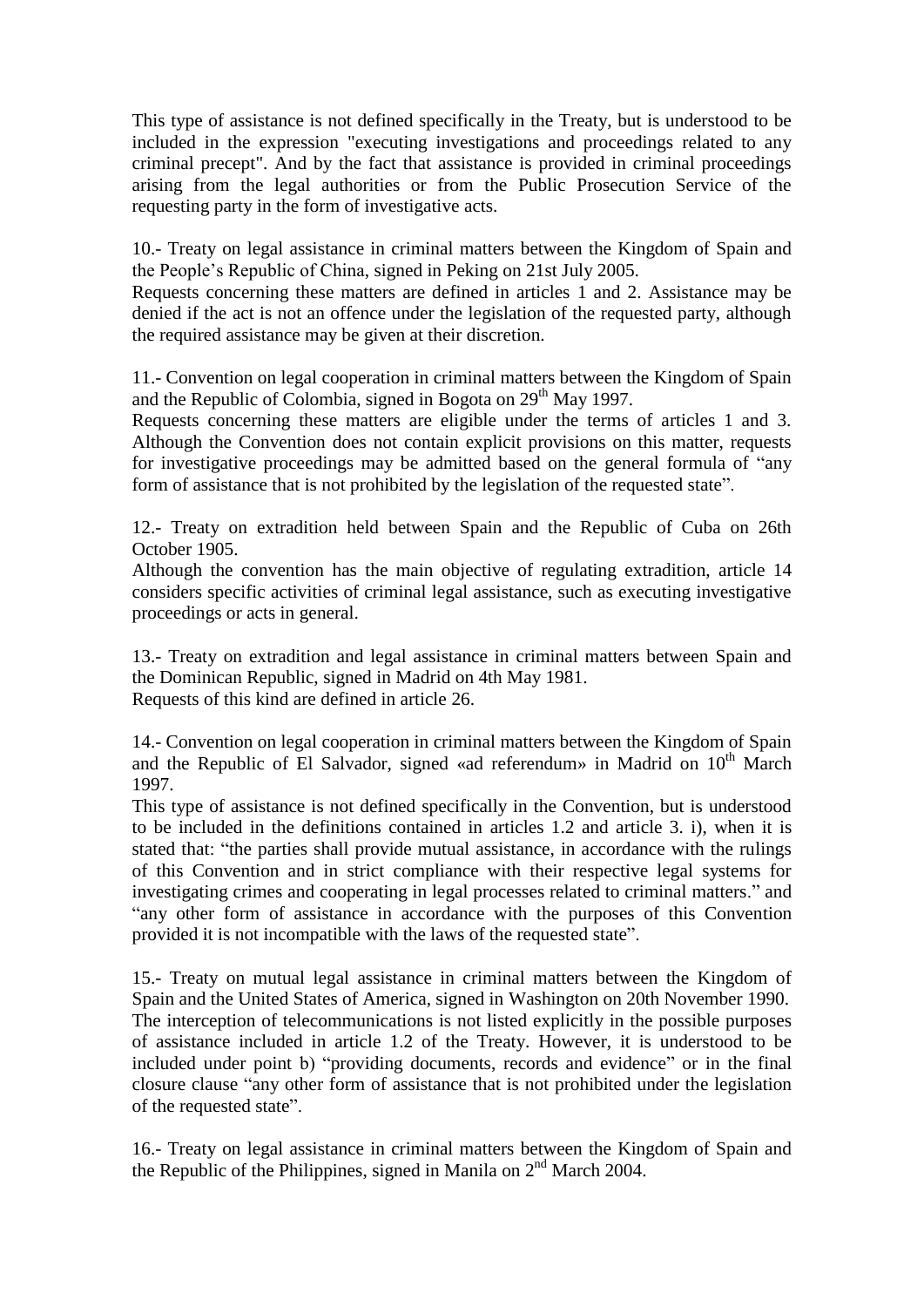The convention does not contain detailed regulations of this type of assistance. In this regard, the regulations refer to the generic provision and commitment contained in article 1 of the Treaty, under which the Parties agree, in accordance with the terms of the treaty, to provide as much legal assistance as possible in any proceedings regarding crimes for which the prosecution corresponds to the legal authorities of the requesting state; and, specifically, when the assistance is not prohibited under the laws of the requested state (article 1.2j ).

17.- Treaty on extradition between Spain and Guatemala, signed in Guatemala on 7th November 1895.

Although the main objective of the convention is to regulate extradition, article 19 defines specific activities of criminal legal assistance, such as gathering incriminating evidence. It is a treaty of the  $19<sup>th</sup>$  century, therefore it does not consider this type of measures, but it is the only useful instrument for this type of requests as it establishes the generic possibility of "gathering incriminating evidence".

18.- Agreement on legal assistance in criminal matters between the Kingdom of Spain and the Republic of India, signed in New Delhi on 3rd July 2006.

Material scope: Mutual legal assistance in criminal matters, to the greatest extent possible.

19.- Treaty on extradition between Spain and the Republic of Liberia, signed in Madrid on 12th December 1894.

Although the main objective of the convention is to regulate extradition, article 18 includes specific activities of criminal legal assistance, such as taking statements or other acts of legal investigation. It is a treaty of the  $19<sup>th</sup>$  century, therefore it does not consider this type of measures, but it is the only useful instrument for this type of requests.

20.- Convention between the Kingdom of Spain and the Kingdom of Morocco concerning legal assistance in criminal matters, signed in Rabat on 24th June 2009 The convention refers, generally, to providing the legal assistance "as much as possible": • In criminal matters; • In civil actions resulting from criminal actions, while no final judgement has been passed regarding the criminal act (attachment of civil liability resulting from the crime or offence); • In investigative and notification

proceedings regarding the enforcement of sentences or safety measures (although not in the actual enforcement itself).

21.- Convention on legal assistance in criminal matters between the Kingdom of Spain and the Islamic Republic of Mauritania, signed on 12th September 2006.

It is not explicitly defined in this Convention, although it may be requested if the requested state deems that it has no negative effect on its sovereignty, its safety or its public order.

22.- Treaty on Mutual Legal Assistance in criminal matters between the Kingdom of Spain and the United Mexican States, signed in Las Palmas de Gran Canaria on 29<sup>th</sup> September 2006.

Given that it is not explicitly defined in this Treaty, there may be some reluctance to consider it included in the general provision of "investigative actions", even though in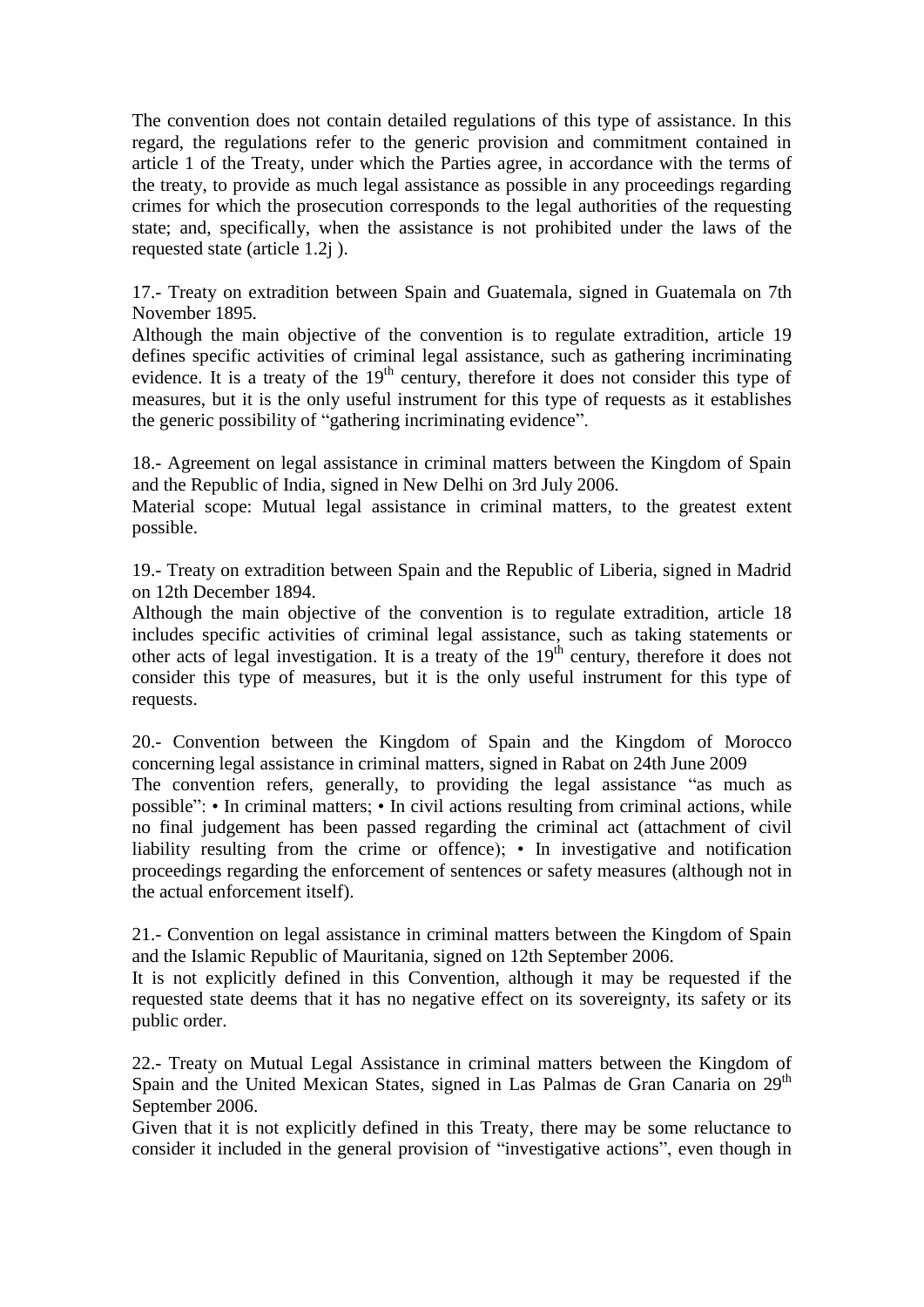article 1 the contracting states are obliged to provide as much legal assistance as possible.

23.- Treaty on Extradition between Spain and Monaco, signed in Madrid on 3rd April 1882.

Although the main objective of the convention is to regulate extradition, article 10 defines specific activities of criminal legal assistance, such as issuing incriminating evidence. It is a treaty of the  $19<sup>th</sup>$  century, therefore it does not consider this type of measures, but it is the only useful instrument for this type of requests as it establishes the generic possibility of gathering and issuing "incriminating evidence".

24.- Convention on legal assistance and cooperation in criminal matters between the Kingdom of Spain and the Republic of Panama, signed «ad referendum» in Madrid on 19th October 1998.

Given that it is not explicitly defined in this Convention, there may be some reluctance to consider it included in the general provision of "investigative actions", even though in article 1 the contracting states are obliged to provide as much legal cooperation as possible.

25.- Convention on legal cooperation in criminal matters between the Kingdom of Spain and the Republic of Paraguay, signed «ad referendum» in Asunción on 26th June 1999. This type of assistance is not defined specifically in the Convention, but is understood to be included in the definitions contained in articles 1.2 and article 3. i), when it is stated that: "the two Parties shall mutually provide, in accordance with the rulings of this Convention, as much legal assistance as is possible, in all proceedings concerning offences that are to be punished, at the time when the assistance is requested, by the jurisdiction of the legal authorities of the Requesting Party." and "any other form of assistance in accordance with the purposes of this Convention provided it is not incompatible with the laws of the requested state".

26.- Treaty on Legal Assistance in Criminal Matters between the Kingdom of Spain and the Republic of Peru, signed «ad referendum» in Madrid on 8th November 2000.

This type of assistance is not defined specifically in the Convention, but is understood to be included in the statements contained in article 1, referring to the "obligation to provide mutual legal assistance", and in which it states that: "1. Under the terms of this Treaty the Contracting Parties shall provide as much mutual legal assistance in criminal matters as is possible. 2. Mutual legal assistance is understood to be all aid granted by the requested state concerning the investigations or proceedings regarding criminal matters that are executed in the requesting state. 3. Criminal matters are understood to be investigations or proceedings related to any offence covered by criminal law. 4. Criminal matters include investigations or proceedings relating to criminal infringements of a law of a fiscal, tariff or customs nature." And in section 5, as a final closure clause, it establishes that the legal assistance will cover particularly, among other things, "l) the provision of other assistance compatible with the objectives of this Treaty".

27.- Convention on legal assistance in criminal matters between the Kingdom of Spain and the Republic of Tunisia, signed in Tunis on  $24<sup>th</sup>$  September 2001.

This type of assistance is not defined specifically in the Convention but is understood to be included in the mutual provision of legal assistance in any criminal proceedings.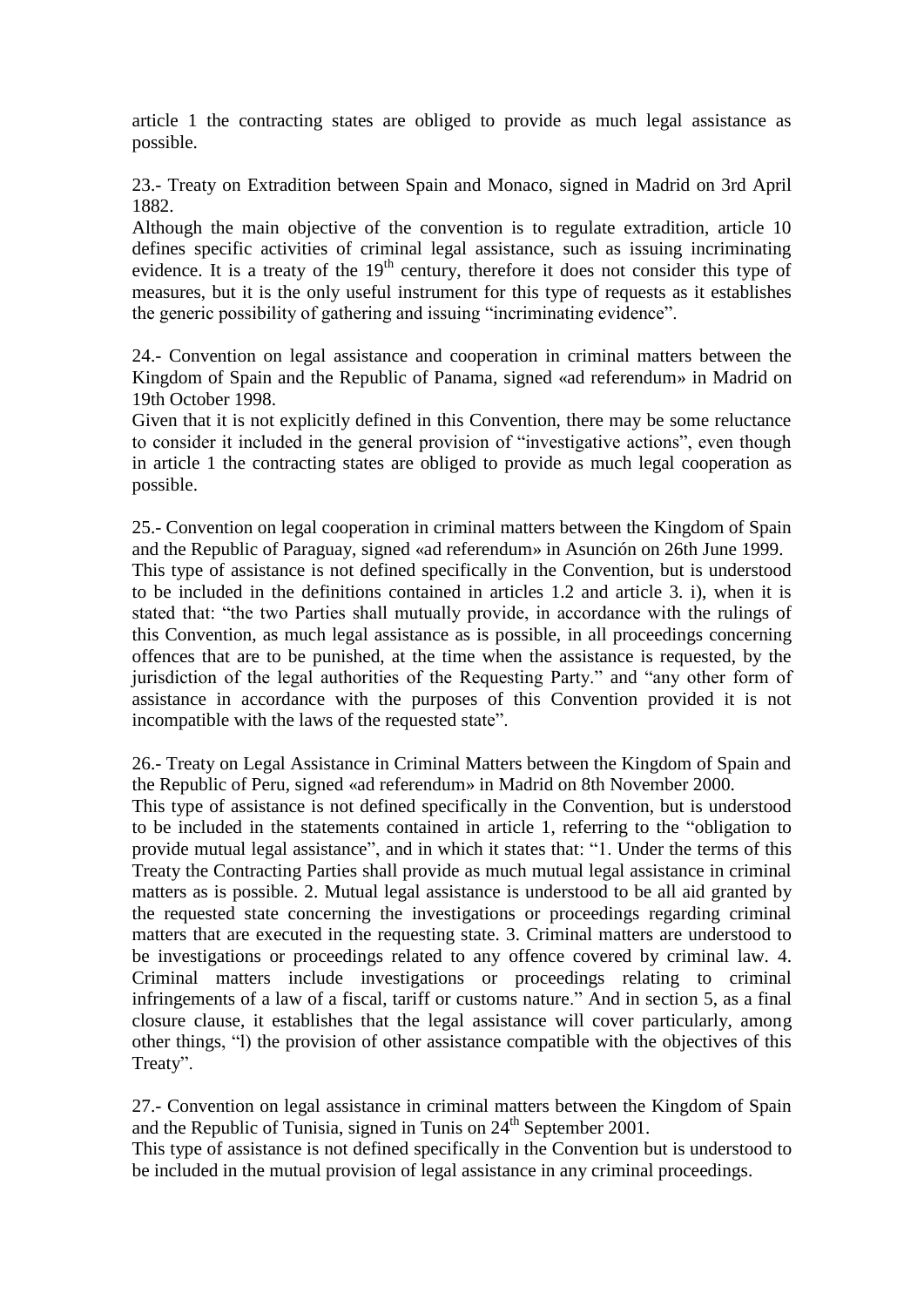28.- Treaty on mutual legal assistance in criminal matters between the Kingdom of Spain and the Oriental Republic of Uruguay, signed in Montevideo on 19<sup>th</sup> November 1991.

The requests relevant to this matter are contained in articles 1, 2, 13 and following.

# **(3) To what extent do general grounds for refusal apply concerning internet searches and other means to look into computers and networks located elsewhere?**

The general grounds for refusal are also applicable concerning internet searches and other means to look into computers and networks located elsewhere, without exception.

## **(4) Is in your national law the double criminality requirement for cooperation justified in situations in which the perpetrator caused effects from a state in which the conduct was allowed into a state where the conduct is criminalised?**

Cooperation is carried out under the terms of the conventions and treaties in which the general rule is that the cooperation does not require double criminality. In general, double criminality is not a requirement for cooperation under Spanish law.

## **(5) Does your national law allow for extraterritorial investigations? Under which conditions? Please answer both for the situation that your national law enforcement authorities need information as when foreign authorities need information available in your state.**

Spanish law allows for extraterritorial investigations. Articles 4 to 11 of Act 11/2003, of 21st May, regulating the joint teams of criminal investigation within the European Union, establish the "constitution of a joint investigation team to act in Spain". In turn, article 12 of the same act establishes the "constitution of a joint investigation team to act outside Spain".

## **(6) Is self service (obtaining evidence in another state without asking permission) permitted? What conditions should be fulfilled in order to allow self service? Please differentiate for public and protected information. What is the (both active and passive) practice in your country?**

Self service is not regulated in Spain. Nothing impedes self service regarding public information. With regards protected information, the conditions established by the requested state must be met and the guarantees defined for accessing the information must be observed.

The practice in Spain is unknown.

#### **(7) If so, does this legislation also apply to searches to be performed on the publicly accessible web, or in computers located outside the country?**

There is no limit with regards searching the publicly accessible web. However, if the computers are located outside the country they must be accessed under the conditions and observing the guarantees established by the requested state.

**(8) Is your country a party to Passenger Name Record (PNR) (financial transactions, DNA-exchange, visa matters or similar) agreements? Please specify and state how the exchange of data is implemented into national law. Does your country have an on call unit that is staffed on a 24/7 basis to exchange data? Limit yourself to the issues relevant for the use of information for criminal investigation.**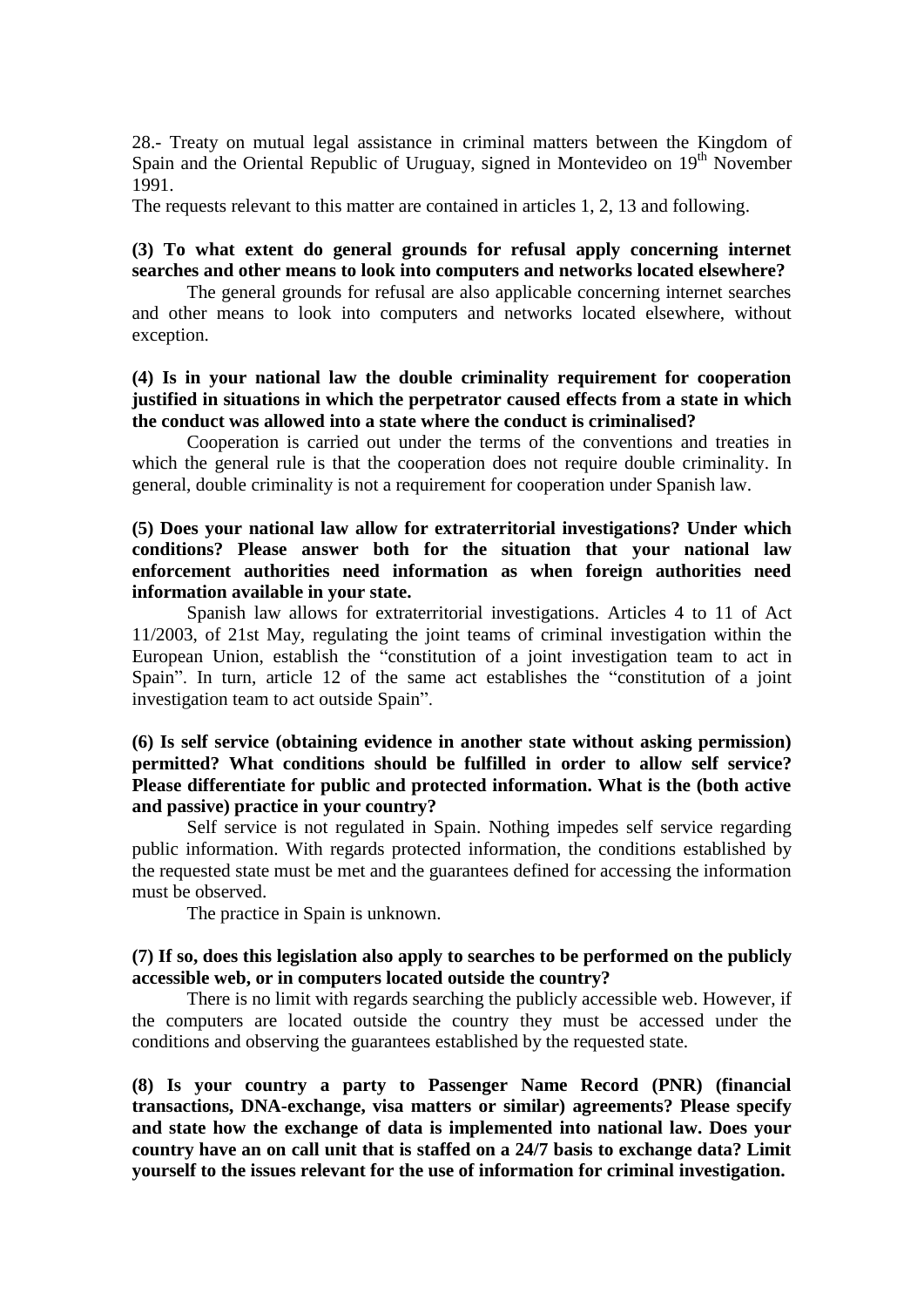Spain is a party to all the existing agreements regarding this matter. For example, the Convention to step up cross-border cooperation, particularly in combating terrorism, cross-border crime and illegal migration, signed in Prüm on  $27<sup>th</sup>$  May 2005 (Treaty of Prüm). Data is exchanged in accordance with the provisions of the respective conventions or treaties, that are incorporated into national Law under the instrument of ratification.

Spain has a unit that is staffed on a 24/7 basis to exchange data, under the Interpol framework. The Spanish Interpol National Central Bureau (NCB) forms part of the National Police Force. It is structured in the following way: a Head Office, two Operational Sections (International Legal Cooperation and Police Cooperation) and a Technical and Support Section including the Secretariat and Department of Language Interpretation Services. Given that this Bureau deals with matters concerning police and legal cooperation on a global scale, the NCB in Madrid can respond to all the requests made relating to any investigation that is being carried out. There is also a Spanish office reporting to Eurojust, transmitting information concerning any investigation or legal proceedings within the framework of its authority.

**(9) To what extent will data referred to in your answer to the previous question be exchanged for criminal investigation and on which legal basis? To what extent does the person involved have the possibility to prevent/ correct/ delete information? To what extent can this information be used as evidence? Does the law of your country allow for a Notice and Take-Down of a website containing illegal information? Is there a practice? Does the seat of the provider, owner of the site or any other foreign element play a role?**

All the necessary data is exchanged on the legal basis formed by the instruments of ratification of the respective treaties and conventions.

The applicable law on data access, correction and deletion is Organic Act 15/1999, of 13<sup>th</sup> December, on Personal Data Protection. Regarding DNA data, Act 10/2007, of 8th October, is also in force, regulating the police database of identifiers obtained from DNA, which regulates the question in article 9. In practice, the data obtained during a criminal investigation is deleted once the affected person is acquitted or the criminal record is deleted. Until then, the information may be used as evidence provided it is irrefutable. If not, it can be used in the investigation but not as evidence in the trial, for which it will have to be repeated.

Act 34/2002, of 11th July, on Information Society Services and Electronic Commerce allows for Notice and Take-Down in relation to criminal investigations (art. 8). The Notice and Take-Down process can also be adopted as a precautionary measure while proceedings are ongoing.

The seat of the provider, owner of the site or any other foreign element plays an important role, since if the seat is in another country the mechanisms of police and legal cooperation must be called on to obtain information.

## **(10) Do you think an international enforcement system to implement decisions (e.g. internet banning orders or disqualifications) in the area of cyber crime is possible? Why (not)?**

It is possible and desirable.

**(11) Does your country allow for direct consultation of national or international databases containing information relevant for criminal investigations (without a request)?**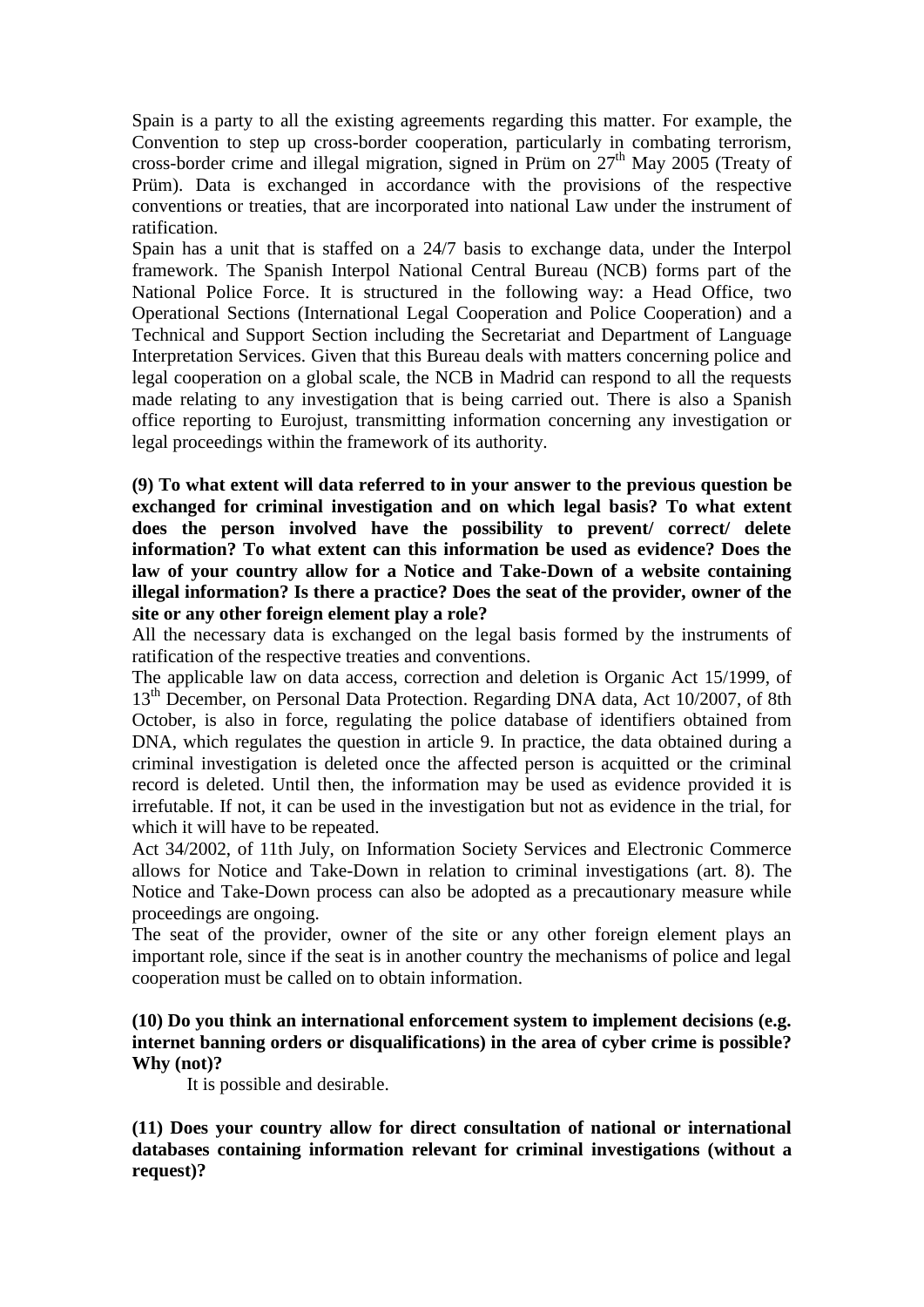Everything that allows public access may be consulted directly.

#### **(12) Does your state participate in Interpol/ Europol/ Eurojust or any other supranational office dealing with the exchange of information? Under which conditions?**

Spain participates in Interpol, Europol and Eurojust, as a full member with no reservations.

#### **(E) Human rights concerns**

**Which human rights or constitutional norms are applicable in the context of criminal investigations using information technology?** 

All of them.

**Is it for the determination of the applicable human rights rules relevant where the investigations are considered to have been conducted?**

No.

**How is the responsibility or accountability of your state involved in international cooperation regulated? Is your state for instance accountable for the use of information collected by another state in violation of international human rights standards?**

The responsibility of the state is regulated by the conventions and treaties signed for this purpose. In the case of the European Union the responsibility of the state can be demanded before the European Union Court of Justice if there is a breach of the rules that require the transposition of community law.

Evidence that has been obtained by breaching basic rights cannot be used, regardless of which authority obtained it. The person the evidence is being used against may claim that the evidence is illegal in all cases, including before the Constitutional Court, and may appeal to the European Court of Human Rights.

#### **(F) Future developments**

# **Modern telecommunication creates the possibility of contacting accused, victims and witnesses directly over the border. Should this be allowed, and if so, under which conditions?**

Videoconference and similar systems are allowed under article 229 of the Judiciary Act "*Ley Orgánica del Poder Judicial*" (hereinafter the LOPJ). Article 230 of the LOPJ allows the Courts and Tribunals to use any technical, electronic, computer and telematic means to develop their activity and perform their functions, with the restrictions in this usage established by Act 5/1992, of 29th October (law that has been repealed, and replaced by Act 15/1999, of 13th December, on Personal Data Protection), and other applicable laws.

The Criminal Procedure Act also allows this technique for carrying out investigative and evidentiary proceedings when its use is supported by utility, security or public order reasons (articles 325 and 731 *bis* of the Criminal Procedure Act). It is also established as an instrument of intervention of the prosecutor in proceedings before the examining judge (article 306 of the Criminal Procedure Act).

The Supreme Court understands that the possibilities of a trial via videoconference should be understood from a very restrictive approach with regards the non-intervention or non-attendance of the defendant at the trial. The High Court suggests two situations: The absolute impossibility of the defendant to attend the trial, as may occur in the case of serious illness, and their expulsion from the courtroom due